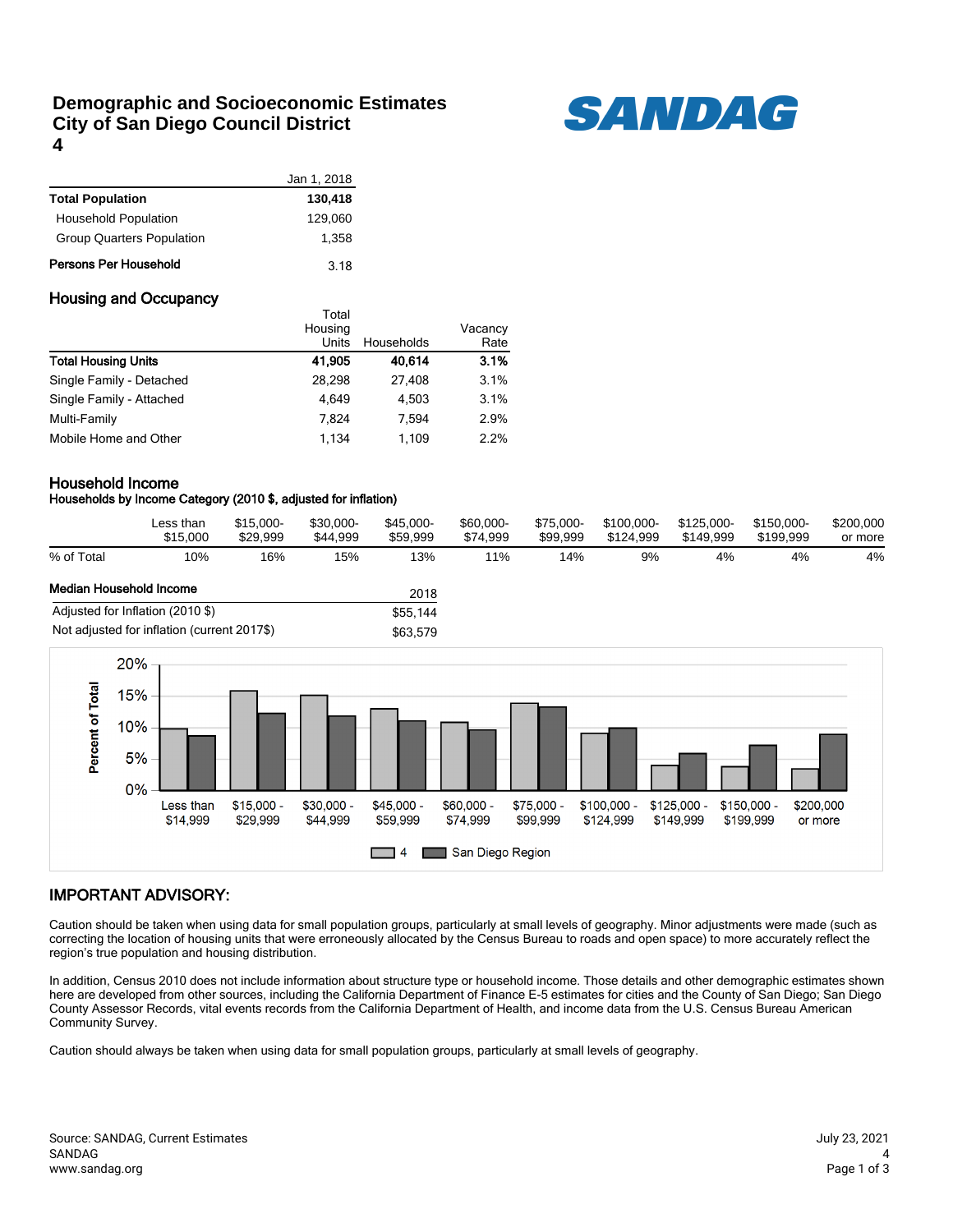# Population by Age and Sex

|                         | Total   | Male   | Female | Percent<br>Female |
|-------------------------|---------|--------|--------|-------------------|
| <b>Total Population</b> | 130,418 | 64,649 | 65,769 | 50%               |
| Under 5                 | 9,938   | 5,001  | 4,937  | 50%               |
| 5 to 9                  | 10,129  | 5,099  | 5,030  | 50%               |
| 10 to 14                | 9,836   | 4,875  | 4,961  | 50%               |
| 15 to 17                | 5,277   | 2,698  | 2,579  | 49%               |
| 18 and 19               | 2,721   | 1,292  | 1,429  | 53%               |
| 20 to 24                | 7,760   | 3,480  | 4,280  | 55%               |
| 25 to 29                | 11,708  | 6,350  | 5,358  | 46%               |
| 30 to 34                | 9,846   | 5,411  | 4,435  | 45%               |
| 35 to 39                | 7,877   | 3,970  | 3,907  | 50%               |
| 40 to 44                | 7,063   | 3,479  | 3,584  | 51%               |
| 45 to 49                | 7,197   | 3,573  | 3,624  | 50%               |
| 50 to 54                | 7,201   | 3,540  | 3,661  | 51%               |
| 55 to 59                | 7,791   | 3,780  | 4,011  | 51%               |
| 60 and 61               | 2,940   | 1,447  | 1,493  | 51%               |
| 62 to 64                | 4,322   | 2,092  | 2,230  | 52%               |
| 65 to 69                | 6,296   | 3,065  | 3,231  | 51%               |
| 70 to 74                | 4,755   | 2,191  | 2,564  | 54%               |
| 75 to 79                | 3,013   | 1,347  | 1,666  | 55%               |
| 80 to 84                | 2,219   | 979    | 1,240  | 56%               |
| 85 and older            | 2,529   | 980    | 1,549  | 61%               |
| Under 18                | 35,180  | 17,673 | 17,507 | 50%               |
| 65 and older            | 18,812  | 8,562  | 10,250 | 54%               |
| Median Age              | 34.0    | 33.3   | 34.9   | N/A               |

# Population by Age